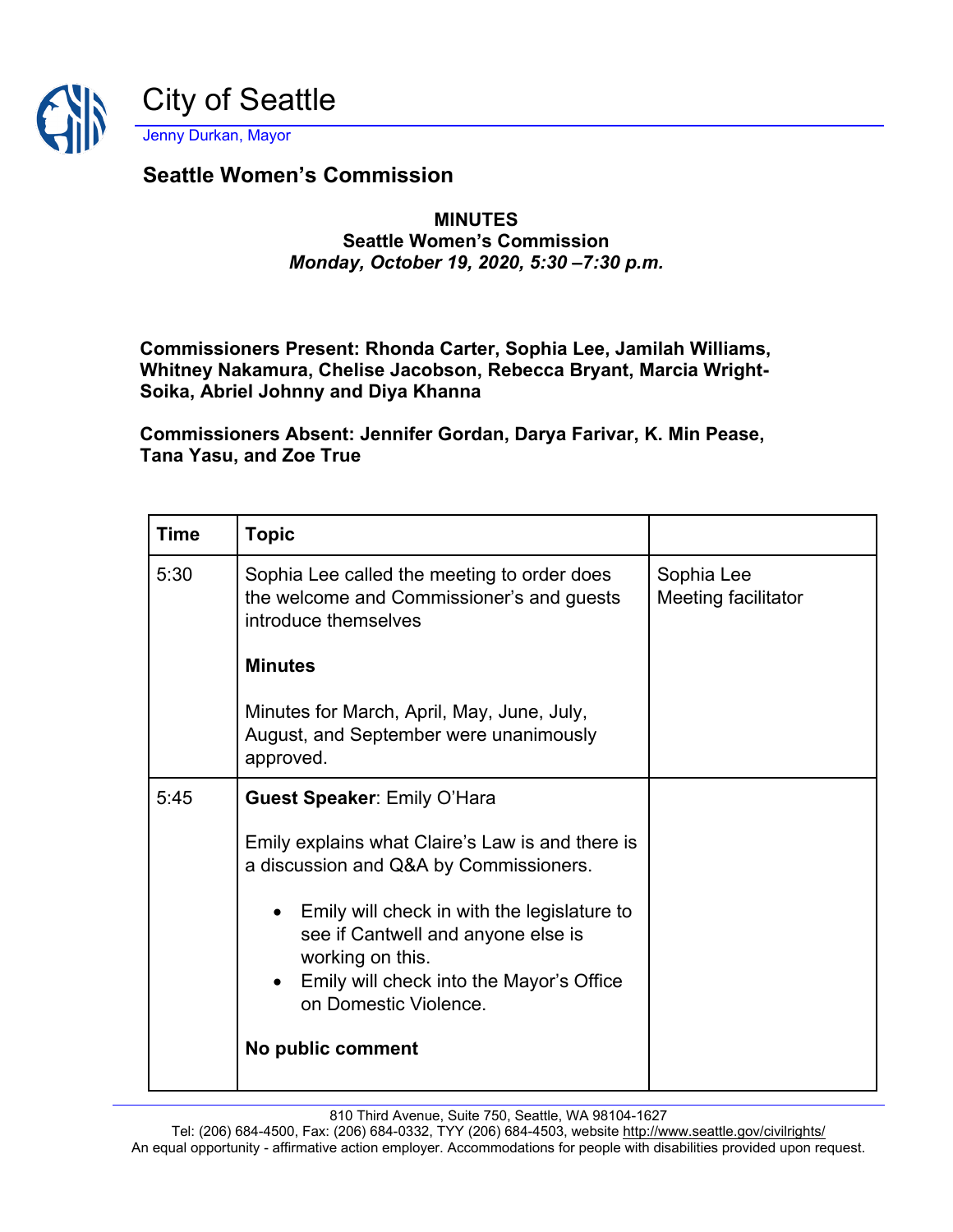|      | <b>Updating Bylaws</b>                                                                                                                                                                                                                                                                    |                        |
|------|-------------------------------------------------------------------------------------------------------------------------------------------------------------------------------------------------------------------------------------------------------------------------------------------|------------------------|
|      | Darya was not able to be at this meeting<br>$\bullet$<br>and so this item will be tabled to the next<br>meeting.                                                                                                                                                                          |                        |
| 6:00 | <b>Spending the 2020 Budget</b>                                                                                                                                                                                                                                                           |                        |
|      | Commissioners discussed ways to spend the<br>remaining funds. It was suggested to give it to<br>some organizations. Commissioners are<br>encouraged to provide some organizations to<br>be considered at the next meeting and<br>Commissioners will decide on how to divide the<br>funds. |                        |
| 6:15 | <b>New Committee Structure</b>                                                                                                                                                                                                                                                            | <b>Rhonda Carter</b>   |
|      | Rhonda goes over the new committee structure<br>with a PowerPoint presentation.<br>Commissioners discuss it and sign up for<br>committees they are interested in. This will<br>shape what their work will be through the end of<br>the year and in to 2021.                               |                        |
| 6:40 | <b>Outreach Committee</b>                                                                                                                                                                                                                                                                 | Tabled to next meeting |
| 6:50 | <b>Meeting update with Councilmember</b><br><b>Andrew Lewis</b><br>Marcia reported back to the commission<br>on the meeting she attended with CM<br>Andrew Lewis regarding his housing<br>proposal he has been working on and<br>wanted to share it with the commission                   | Marcia Wright-Soika    |
| 7:00 | <b>Subcommittee Reports:</b><br><b>Community Health and Wellness</b><br><b>Economic and Educational Opportunities</b><br><b>Equitable Development</b>                                                                                                                                     | No committee reports   |